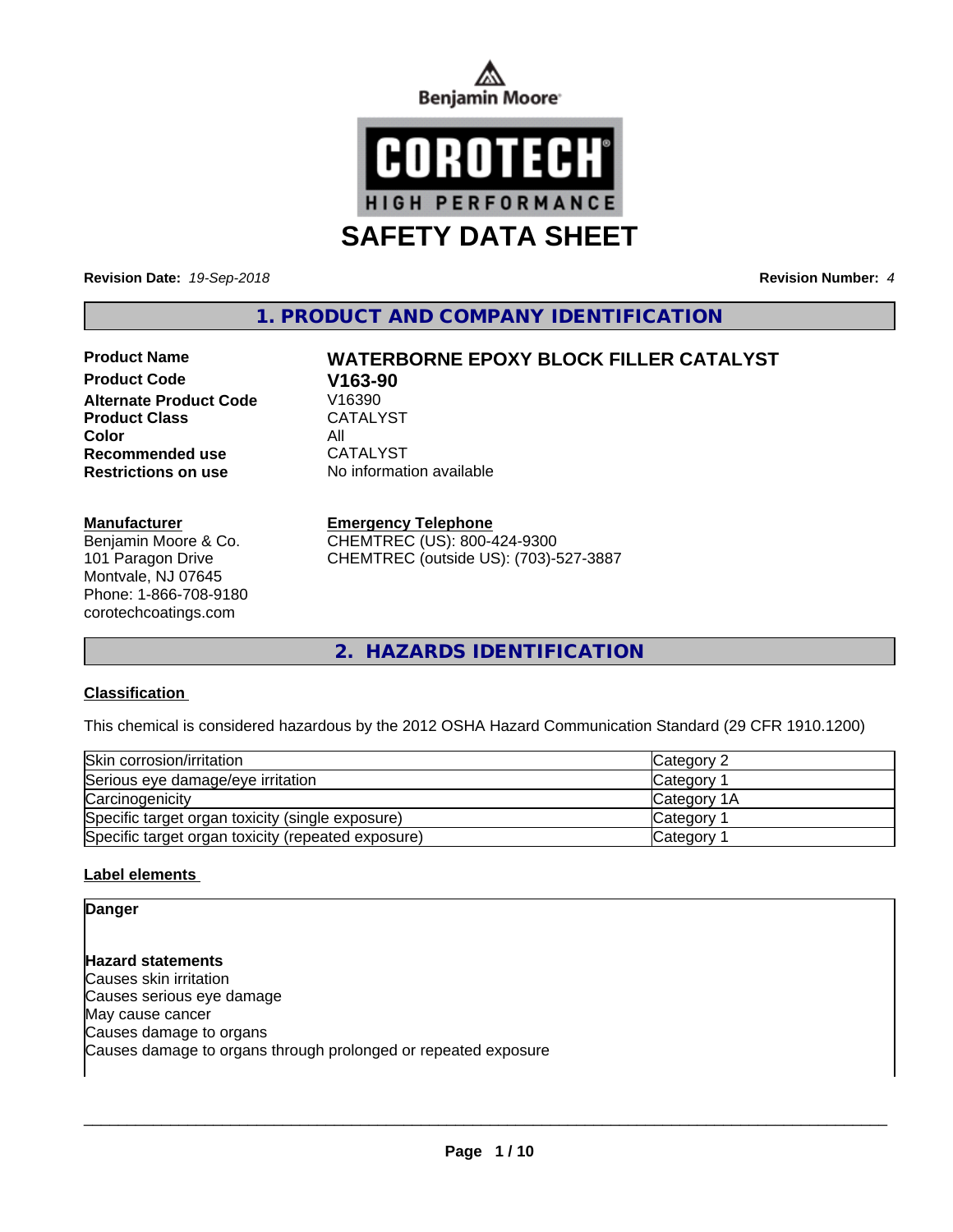# \_\_\_\_\_\_\_\_\_\_\_\_\_\_\_\_\_\_\_\_\_\_\_\_\_\_\_\_\_\_\_\_\_\_\_\_\_\_\_\_\_\_\_\_\_\_\_\_\_\_\_\_\_\_\_\_\_\_\_\_\_\_\_\_\_\_\_\_\_\_\_\_\_\_\_\_\_\_\_\_\_\_\_\_\_\_\_\_\_\_\_\_\_ V163-90 - **WATERBORNE EPOXY BLOCK FILLER CATALYST**



#### **Precautionary Statements - Prevention**

Obtain special instructions before use Do not handle until all safety precautions have been read and understood Use personal protective equipment as required Wash face, hands and any exposed skin thoroughly after handling Do not breathe dust/fume/gas/mist/vapors/spray Do not eat, drink or smoke when using this product

#### **Precautionary Statements - Response**

IF exposed: Call a POISON CENTER or doctor/physician **Eyes** IF IN EYES: Rinse cautiously with water for several minutes. Remove contact lenses, if present and easy to do. Continue rinsing Immediately call a POISON CENTER or doctor/physician **Skin** IF ON SKIN: Wash with plenty of soap and water

If skin irritation occurs: Get medical advice/attention Take off contaminated clothing and wash before reuse

#### **Precautionary Statements - Storage**

Store locked up

#### **Precautionary Statements - Disposal**

Dispose of contents/container to an approved waste disposal plant

#### **Hazards not otherwise classified (HNOC)**

Not applicable

### **Other information**

No information available

#### **Other hazards**

 **IMPORTANT:** Designed to be mixed with other components. Mixture will have hazards of all components. Before opening packages, read all warning labels. Follow all precautions.

# **3. COMPOSITION INFORMATION ON COMPONENTS**

| <b>Chemical name</b> | CAS No.    | Weight-% |
|----------------------|------------|----------|
| Aliphatic polyamine  |            | دے       |
| Talc                 | 14807-96-6 |          |
| 2-Propoxyethanol     | 2807-30-9  | ັ        |
| Cristobalite         | 14464-46-1 |          |
| Silica, crystalline  | 14808-60-7 | U.5      |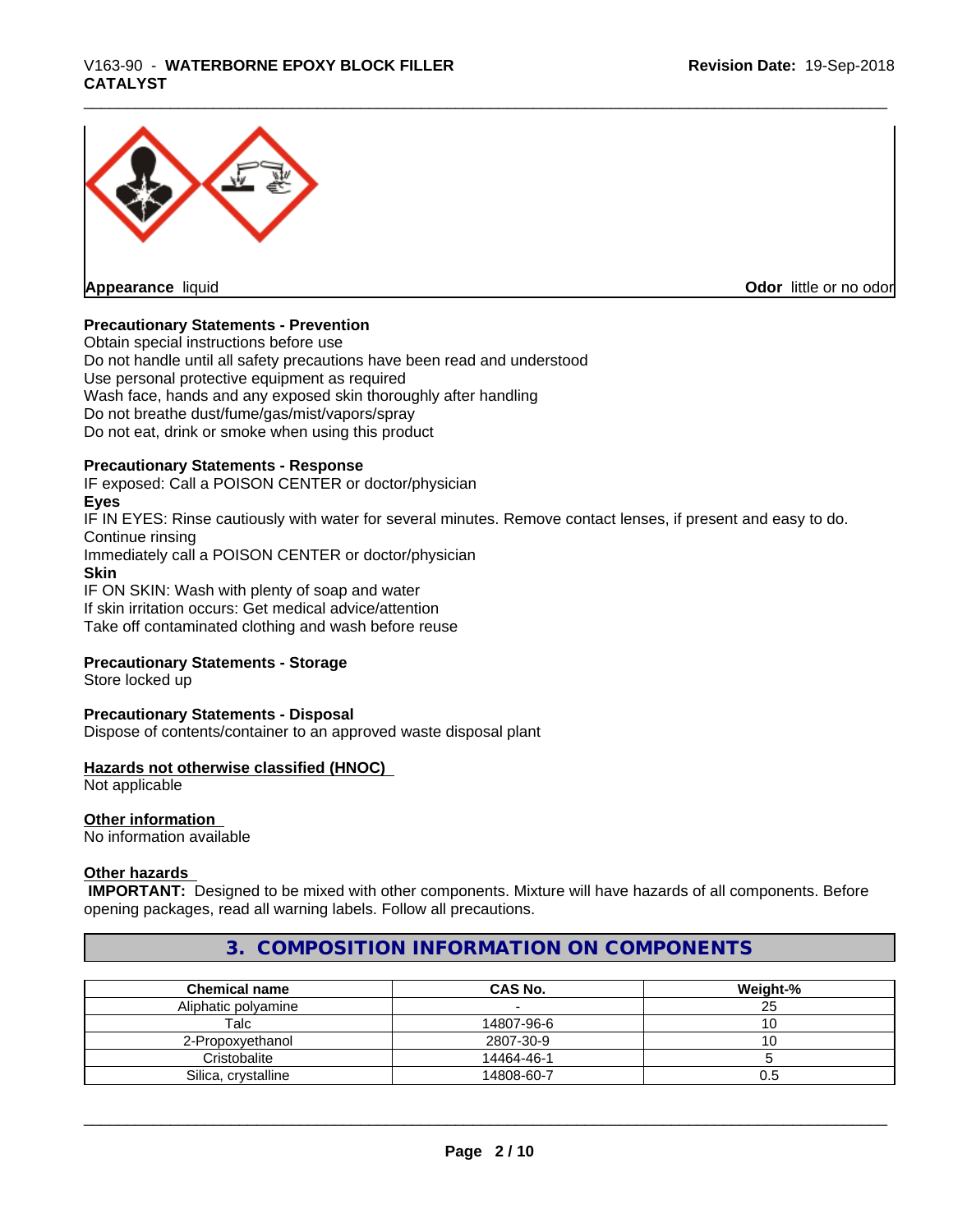|                                                  | 4. FIRST AID MEASURES                                                                                                                                                                                                     |
|--------------------------------------------------|---------------------------------------------------------------------------------------------------------------------------------------------------------------------------------------------------------------------------|
| <b>General Advice</b>                            | Immediately call a POISON CENTER or doctor/physician.                                                                                                                                                                     |
| <b>Eye Contact</b>                               | Immediate medical attention is required. Immediately flush with plenty of water.<br>After initial flushing, remove any contact lenses and continue flushing for at least<br>15 minutes. Keep eye wide open while rinsing. |
| <b>Skin Contact</b>                              | Immediate medical attention is required. Wash off immediately with soap and<br>plenty of water while removing all contaminated clothes and shoes. Wash clothing<br>before reuse.                                          |
| <b>Inhalation</b>                                | Call a physician or Poison Control Center immediately. Move to fresh air. If not<br>breathing, give artificial respiration.                                                                                               |
| Ingestion                                        | Never give anything by mouth to an unconscious person. Immediate medical<br>attention is required. Drink 1 or 2 glasses of water. Do not induce vomiting without<br>medical advice.                                       |
| <b>Protection Of First-Aiders</b>                | Use personal protective equipment.                                                                                                                                                                                        |
| <b>Most Important</b><br><b>Symptoms/Effects</b> | None known.                                                                                                                                                                                                               |
| <b>Notes To Physician</b>                        | Treat symptomatically.                                                                                                                                                                                                    |
|                                                  | E EIDE EICHTING MEACHDEC                                                                                                                                                                                                  |

**5. FIRE-FIGHTING MEASURES**

| <b>Suitable Extinguishing Media</b>                                              | Use extinguishing measures that are appropriate to local<br>circumstances and the surrounding environment.                                   |
|----------------------------------------------------------------------------------|----------------------------------------------------------------------------------------------------------------------------------------------|
| <b>Protective Equipment And Precautions For</b><br><b>Firefighters</b>           | As in any fire, wear self-contained breathing apparatus<br>pressure-demand, MSHA/NIOSH (approved or equivalent)<br>and full protective gear. |
| <b>Specific Hazards Arising From The Chemical</b>                                | Closed containers may rupture if exposed to fire or<br>extreme heat.                                                                         |
| <b>Sensitivity To Mechanical Impact</b>                                          | No.                                                                                                                                          |
| <b>Sensitivity To Static Discharge</b>                                           | No.                                                                                                                                          |
| <b>Flash Point Data</b><br>Flash Point (°F)<br>Flash Point (°C)<br><b>Method</b> | Not applicable<br>Not applicable<br>Not applicable                                                                                           |
| <b>Flammability Limits In Air</b>                                                |                                                                                                                                              |
| Lower flammability limit:<br><b>Upper flammability limit:</b>                    | Not applicable<br>Not applicable                                                                                                             |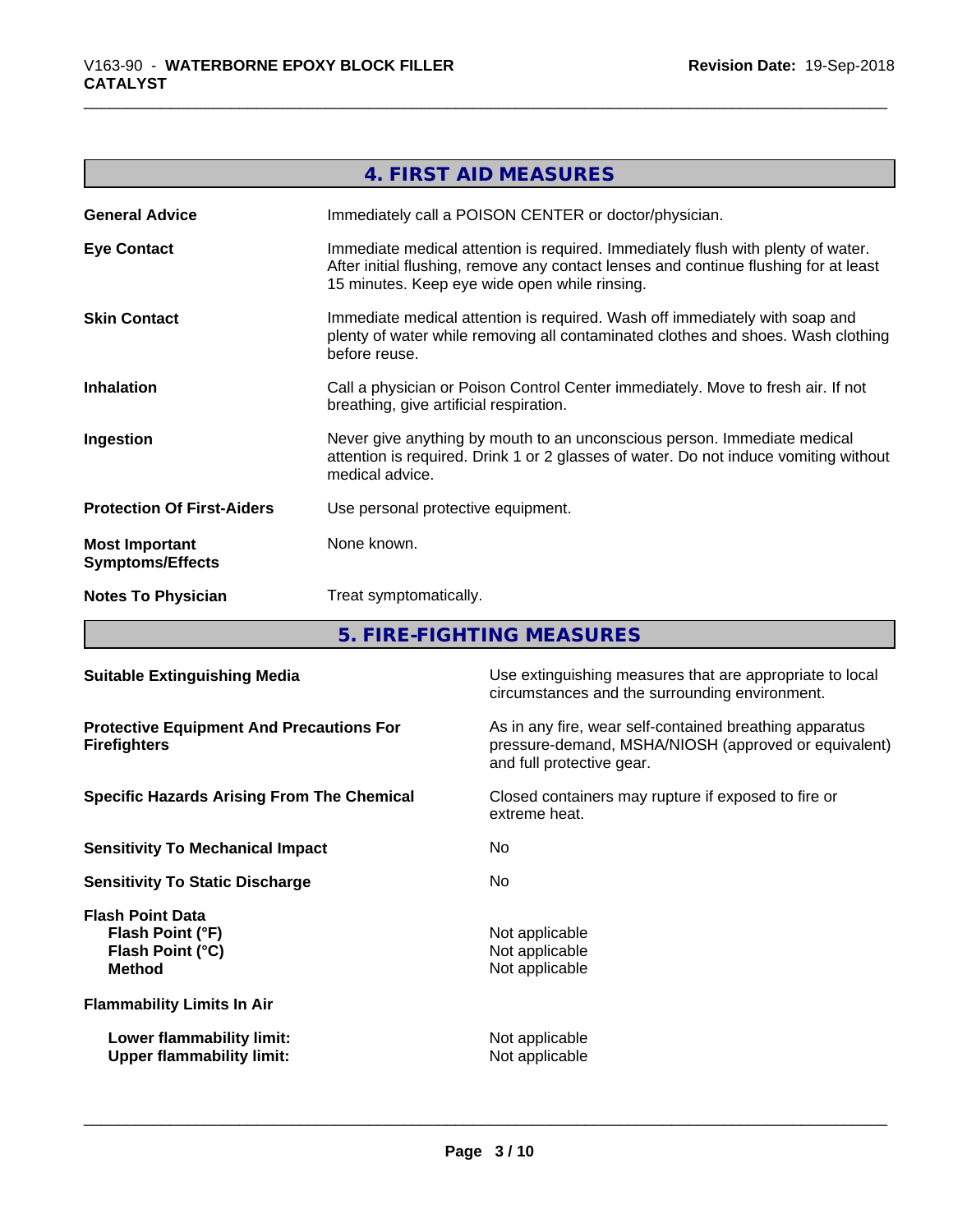| <b>NFPA</b>        | Health: 2 | <b>Flammability: 0</b> | <b>Instability: 0</b> | <b>Special: Not Applicable</b> |
|--------------------|-----------|------------------------|-----------------------|--------------------------------|
| <b>NFPA Legend</b> |           |                        |                       |                                |

#### 0 - Not Hazardous

- 1 Slightly
- 2 Moderate
- 3 High
- 4 Severe

*The ratings assigned are only suggested ratings, the contractor/employer has ultimate responsibilities for NFPA ratings where this system is used.*

*Additional information regarding the NFPA rating system is available from the National Fire Protection Agency (NFPA) at www.nfpa.org.*

#### **6. ACCIDENTAL RELEASE MEASURES**

| <b>Personal Precautions</b>      | Avoid contact with skin, eyes and clothing. Ensure adequate ventilation.                                                                                                         |
|----------------------------------|----------------------------------------------------------------------------------------------------------------------------------------------------------------------------------|
| <b>Other Information</b>         | Prevent further leakage or spillage if safe to do so.                                                                                                                            |
| <b>Environmental precautions</b> | See Section 12 for additional Ecological Information.                                                                                                                            |
| <b>Methods for Cleaning Up</b>   | Soak up with inert absorbent material. Sweep up and shovel into suitable<br>containers for disposal.                                                                             |
|                                  | 7. HANDLING AND STORAGE                                                                                                                                                          |
| <b>Handling</b>                  | Avoid contact with skin, eyes and clothing. Avoid breathing vapors, spray mists or<br>sanding dust. In case of insufficient ventilation, wear suitable respiratory<br>equipment. |
| <b>Storage</b>                   | Keep container tightly closed. Keep out of the reach of children.                                                                                                                |
| <b>Incompatible Materials</b>    | No information available                                                                                                                                                         |

#### **8. EXPOSURE CONTROLS/PERSONAL PROTECTION**

#### **Exposure Limits**

| <b>Chemical name</b> | <b>ACGIH TLV</b>                      | <b>OSHA PEL</b>     |
|----------------------|---------------------------------------|---------------------|
| Talc                 | $2 \text{ ma/m}^3$ - TWA              | · TWA<br>20 mppcf - |
| Cristobalite         | TWA<br>$0.025$ ma/m $^3$ - $^{\circ}$ |                     |
| Silica, crystalline  | TWA<br>$0.025$ mg/m <sup>3</sup> -    |                     |

#### **Legend**

ACGIH - American Conference of Governmental Industrial Hygienists Exposure Limits OSHA - Occupational Safety & Health Administration Exposure Limits N/E - Not Established

**Engineering Measures** Ensure adequate ventilation, especially in confined areas.

 $\overline{\phantom{a}}$  ,  $\overline{\phantom{a}}$  ,  $\overline{\phantom{a}}$  ,  $\overline{\phantom{a}}$  ,  $\overline{\phantom{a}}$  ,  $\overline{\phantom{a}}$  ,  $\overline{\phantom{a}}$  ,  $\overline{\phantom{a}}$  ,  $\overline{\phantom{a}}$  ,  $\overline{\phantom{a}}$  ,  $\overline{\phantom{a}}$  ,  $\overline{\phantom{a}}$  ,  $\overline{\phantom{a}}$  ,  $\overline{\phantom{a}}$  ,  $\overline{\phantom{a}}$  ,  $\overline{\phantom{a}}$ 

#### **Personal Protective Equipment**

| <b>Eye/Face Protectio</b> |  |
|---------------------------|--|
| <b>Skin Protection</b>    |  |

**Example 2** Safety glasses with side-shields. Protective gloves and impervious clothing.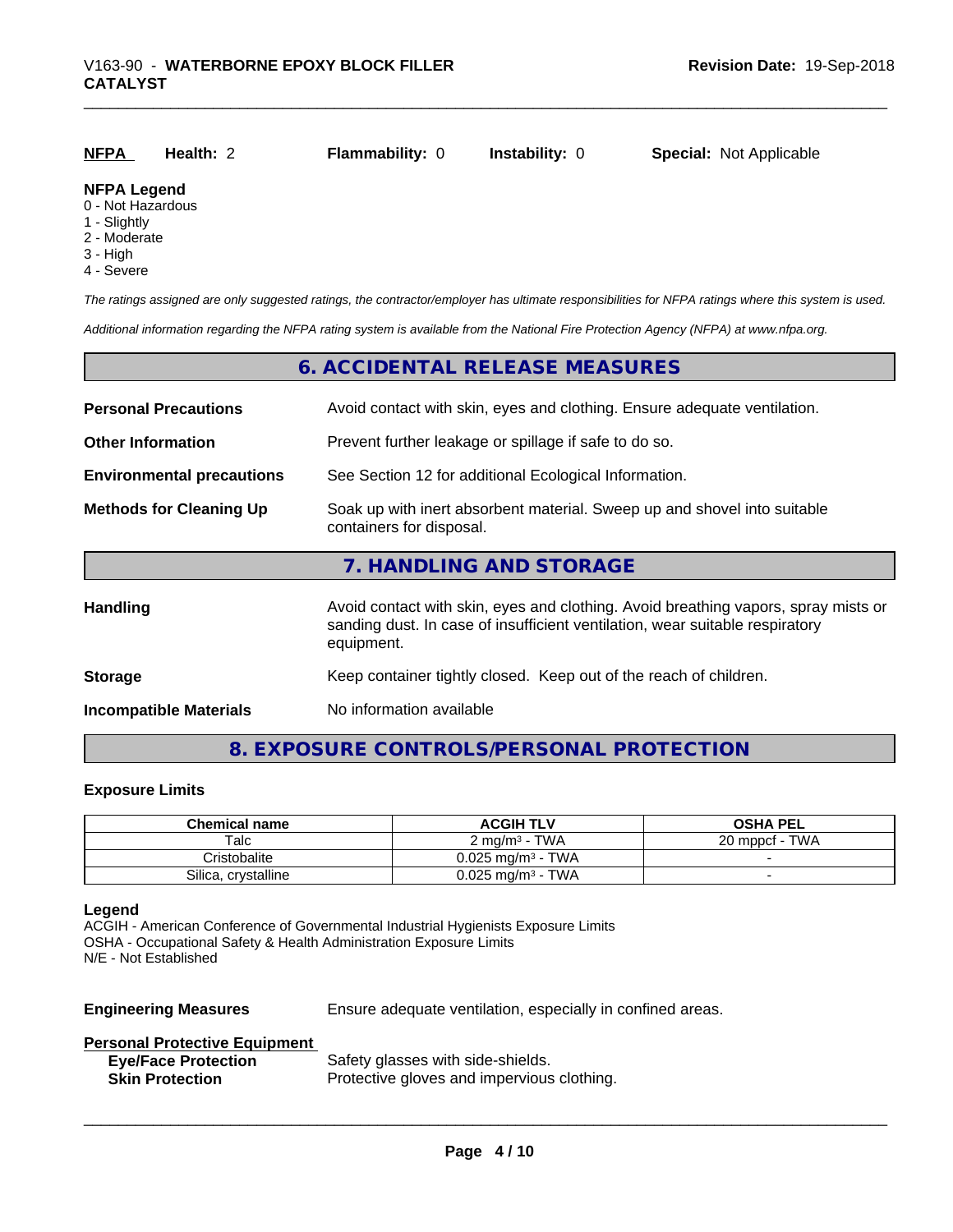**Respiratory Protection** In case of insufficient ventilation wear suitable respiratory equipment. **Hygiene Measures** Avoid contact with skin, eyes and clothing. Remove and wash contaminated clothing before re-use. Wash thoroughly after handling.

# **9. PHYSICAL AND CHEMICAL PROPERTIES**

**Appearance** liquid **Odor** little or no odor **Odor Threshold No information available No information available Density (Ibs/gal)** 10.1 - 10.2 **Specific Gravity** 1.21 - 1.23 **pH** No information available **Viscosity (cps)** No information available **Solubility(ies)**<br> **Solubility**<br> **Water solubility**<br> **Water solubility Evaporation Rate No information available No information available Vapor pressure @20 °C (kPa)** No information available **Vapor density No information available No** information available **Wt. % Solids** 40 - 50 **Vol. % Solids** 30 - 40<br> **Wt. % Volatiles** 30 - 40 **Wt. % Volatiles Vol. % Volatiles** 60 - 70 **VOC Regulatory Limit (g/L)** <250 **Boiling Point (°F)** 212 **Boiling Point (°C)** 100 **Freezing Point (°F)** 32 **Freezing Point (°C)** 0 **Flash Point (°F)**<br> **Flash Point (°C)**<br> **Flash Point (°C)**<br> **C Flash Point (°C) Method** Not applicable **Flammability (solid, gas)** Not applicable<br> **Upper flammability limit:** Not applicable **Upper flammability limit: Lower flammability limit:**<br> **Autoignition Temperature (°F)** Not applicable havailable available **Autoignition Temperature (°F) Autoignition Temperature (°C)** No information available **Decomposition Temperature (°F)** No information available **Decomposition Temperature (°C)** No information available **Partition coefficient Contract Contract Contract Contract Contract Contract Contract Contract Contract Contract Contract Contract Contract Contract Contract Contract Contract Contract Contract Contract Contract Contract** 

**No information available** 

# **10. STABILITY AND REACTIVITY**

| <b>Reactivity</b>                       | Not Applicable                           |
|-----------------------------------------|------------------------------------------|
| <b>Chemical Stability</b>               | Stable under normal conditions.          |
| <b>Conditions to avoid</b>              | Prevent from freezing.                   |
| <b>Incompatible Materials</b>           | No materials to be especially mentioned. |
| <b>Hazardous Decomposition Products</b> | None under normal use.                   |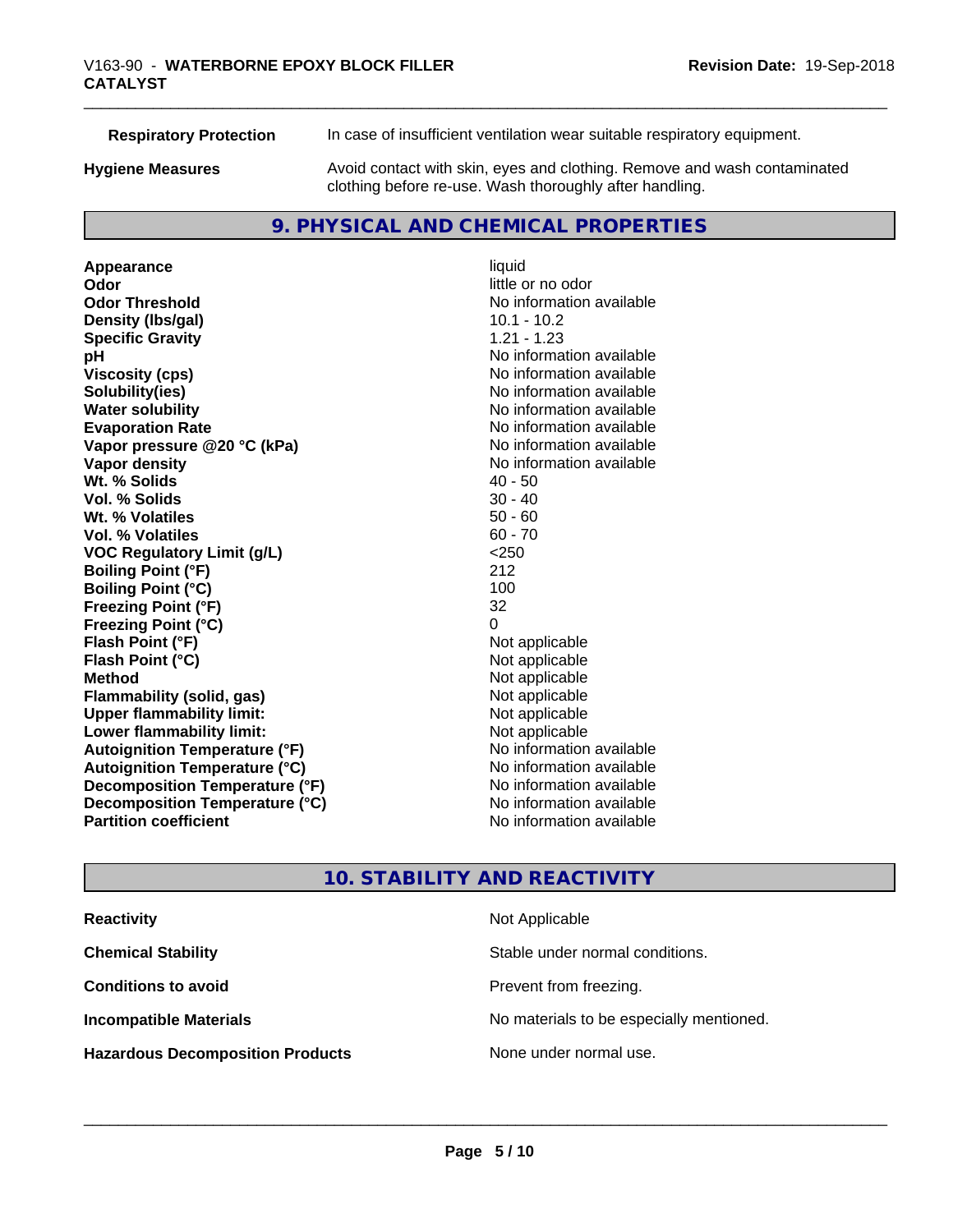# **Possibility of hazardous reactions** None under normal conditions of use.

# **11. TOXICOLOGICAL INFORMATION**

| <b>Product Information</b>                                       |                                                                                                                                                                                                                                                      |
|------------------------------------------------------------------|------------------------------------------------------------------------------------------------------------------------------------------------------------------------------------------------------------------------------------------------------|
| Information on likely routes of exposure                         |                                                                                                                                                                                                                                                      |
| <b>Principal Routes of Exposure</b>                              | Eye contact, skin contact and inhalation.                                                                                                                                                                                                            |
| <b>Acute Toxicity</b>                                            |                                                                                                                                                                                                                                                      |
| <b>Product Information</b>                                       | No information available                                                                                                                                                                                                                             |
|                                                                  | Symptoms related to the physical, chemical and toxicological characteristics                                                                                                                                                                         |
| <b>Symptoms</b>                                                  | No information available                                                                                                                                                                                                                             |
|                                                                  | Delayed and immediate effects as well as chronic effects from short and long-term exposure                                                                                                                                                           |
| Eye contact                                                      | Causes eye irritation. Risk of serious damage to eyes. May cause burns. Severely<br>irritating to eyes.                                                                                                                                              |
| <b>Skin contact</b>                                              | Irritating to skin. Prolonged skin contact may cause skin irritation and/or dermatitis.<br>May cause burns.                                                                                                                                          |
| <b>Inhalation</b>                                                | Harmful by inhalation. Causes respiratory tract irritation. Vapours may be irritating<br>to eyes, nose, throat, and lungs. May cause additional affects as listed under<br>"Ingestion".                                                              |
| Ingestion                                                        | Harmful if swallowed. Ingestion may cause gastrointestinal irritation, nausea,<br>vomiting and diarrhea. Can burn mouth, throat, and stomach.                                                                                                        |
| <b>Sensitization</b>                                             | No information available                                                                                                                                                                                                                             |
| <b>Neurological Effects</b>                                      | No information available.                                                                                                                                                                                                                            |
| <b>Mutagenic Effects</b>                                         | No information available.                                                                                                                                                                                                                            |
| <b>Reproductive Effects</b>                                      | No information available.                                                                                                                                                                                                                            |
| <b>Developmental Effects</b>                                     | No information available.                                                                                                                                                                                                                            |
| <b>Target organ effects</b>                                      | No information available.                                                                                                                                                                                                                            |
| <b>STOT - single exposure</b><br><b>STOT - repeated exposure</b> | May cause disorder and damage to the. Respiratory system. Digestive System.<br>Causes damage to organs through prolonged or repeated exposure if inhaled.<br>Causes damage to organs through prolonged or repeated exposure if swallowed.<br>kidney. |
| Other adverse effects<br><b>Aspiration Hazard</b>                | No information available.<br>No information available                                                                                                                                                                                                |
| <b>Numerical measures of toxicity</b>                            |                                                                                                                                                                                                                                                      |

**The following values are calculated based on chapter 3.1 of the GHS document**

| <b>ATEmix (oral)</b>                          | 2379 mg/kg  |
|-----------------------------------------------|-------------|
| <b>ATEmix (dermal)</b>                        | 21786 mg/kg |
| <b>ATEmix (inhalation-dust/mist)</b> 7.4 mg/L |             |

#### **Component Information**

2-Propoxyethanol \_\_\_\_\_\_\_\_\_\_\_\_\_\_\_\_\_\_\_\_\_\_\_\_\_\_\_\_\_\_\_\_\_\_\_\_\_\_\_\_\_\_\_\_\_\_\_\_\_\_\_\_\_\_\_\_\_\_\_\_\_\_\_\_\_\_\_\_\_\_\_\_\_\_\_\_\_\_\_\_\_\_\_\_\_\_\_\_\_\_\_\_\_ LD50 Oral: 3089-3090 mg/kg (Rat)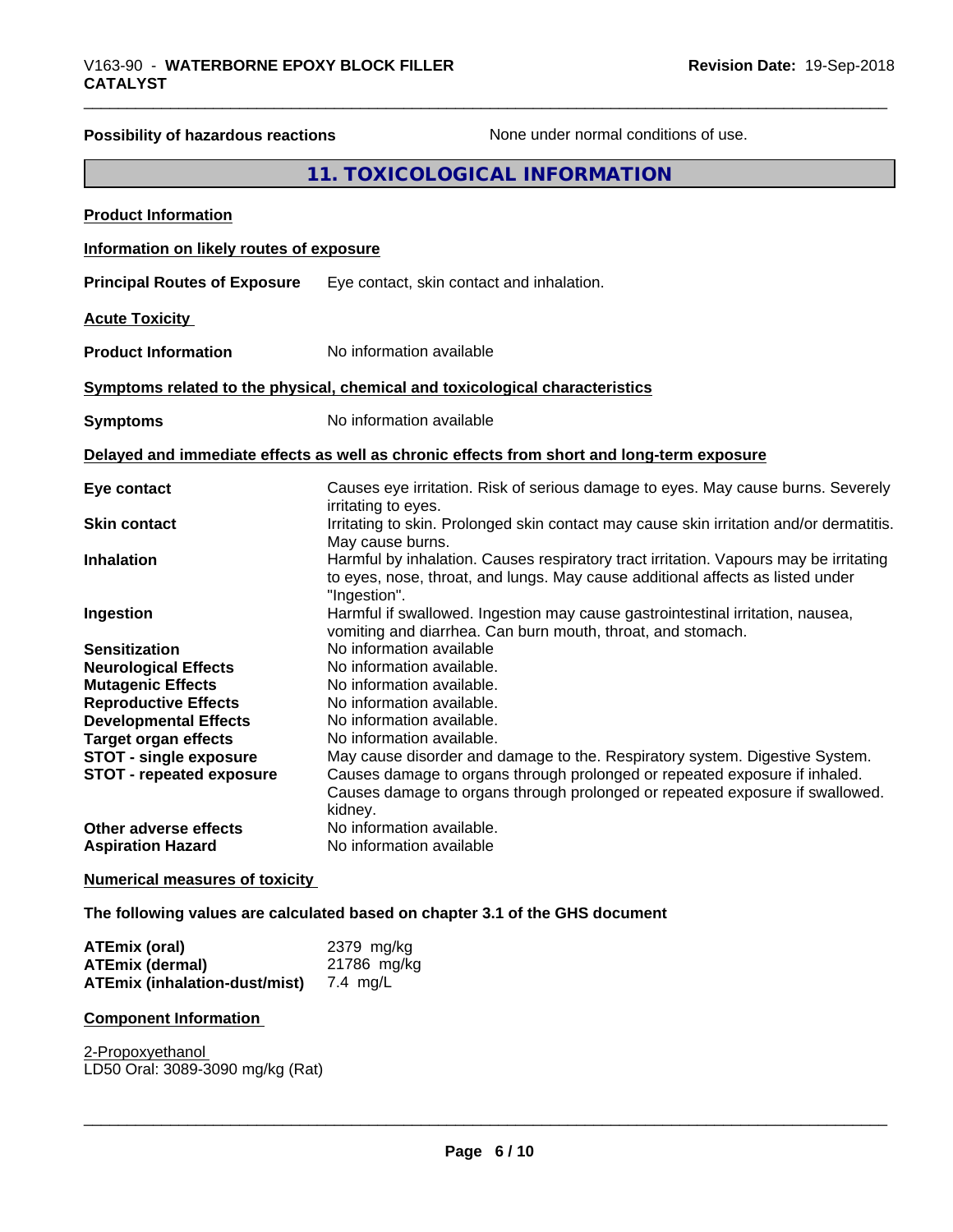LD50 Dermal: 960 µL/kg (Rabbit) LC50 Inhalation (Vapor): 9060 mg/m<sup>3</sup> (Rat) Silica, crystalline LD50 Oral: 500 mg/kg (Rat)

#### **Carcinogenicity**

*The information below indicateswhether each agency has listed any ingredient as a carcinogen:.*

| <b>Chemical name</b> | <b>IARC</b>        | <b>NTP</b>  | <b>OSHA</b> |
|----------------------|--------------------|-------------|-------------|
|                      | - Human Carcinogen |             | Listed      |
| Cristobalite         |                    |             |             |
|                      | - Human Carcinogen | Known Human | Listed      |
| Silica, crystalline  |                    | Carcinogen  |             |

• Crystalline Silica has been determined to be carcinogenic to humans by IARC (1) when in respirable form. Risk of cancer depends on duration and level of inhalation exposure to spray mist or dust from sanding the dried paint.

#### **Legend**

IARC - International Agency for Research on Cancer NTP - National Toxicity Program OSHA - Occupational Safety & Health Administration

**12. ECOLOGICAL INFORMATION**

#### **Ecotoxicity Effects**

The environmental impact of this product has not been fully investigated.

#### **Product Information**

#### **Acute Toxicity to Fish**

No information available

#### **Acute Toxicity to Aquatic Invertebrates**

No information available

#### **Acute Toxicity to Aquatic Plants**

No information available

#### **Persistence / Degradability**

No information available.

#### **Bioaccumulation**

No information available.

#### **Mobility in Environmental Media**

No information available.

#### **Ozone**

No information available

#### **Component Information**

#### **Acute Toxicity to Fish**

No information available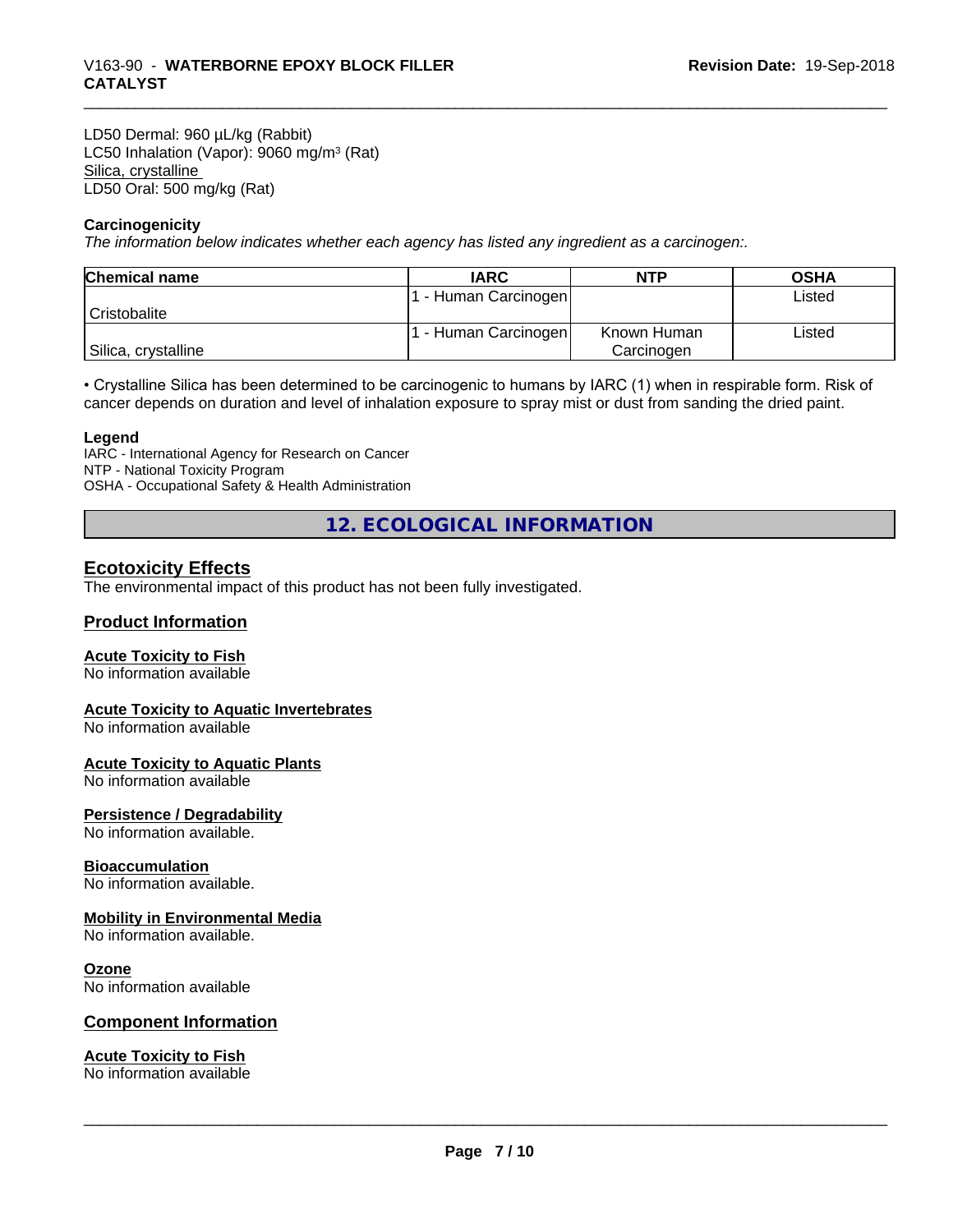#### **Acute Toxicity to Aquatic Invertebrates**

No information available

#### **Acute Toxicity to Aquatic Plants**

No information available

|                              | 13. DISPOSAL CONSIDERATIONS                                                                                                                                                                                               |  |
|------------------------------|---------------------------------------------------------------------------------------------------------------------------------------------------------------------------------------------------------------------------|--|
| <b>Waste Disposal Method</b> | Dispose of in accordance with federal, state, and local regulations. Local<br>requirements may vary, consult your sanitation department or state-designated<br>environmental protection agency for more disposal options. |  |
|                              | 14. TRANSPORT INFORMATION                                                                                                                                                                                                 |  |
| <b>DOT</b>                   | Not regulated                                                                                                                                                                                                             |  |
| <b>ICAO / IATA</b>           | Not regulated                                                                                                                                                                                                             |  |
| <b>IMDG/IMO</b>              | Not regulated                                                                                                                                                                                                             |  |
|                              | 15. REGULATORY INFORMATION                                                                                                                                                                                                |  |

#### **International Inventories**

| <b>TSCA: United States</b> | Yes - All components are listed or exempt. |
|----------------------------|--------------------------------------------|
| <b>DSL: Canada</b>         | Yes - All components are listed or exempt. |

### **Federal Regulations**

#### **SARA 311/312 hazardous categorization**

| Yes |
|-----|
| Yes |
| N٥  |
| Nο  |
| N٥  |
|     |

#### **SARA 313**

Section 313 of Title III of the Superfund Amendments and Reauthorization Act of 1986 (SARA). This product contains a chemical or chemicals which are subject to the reporting requirements of the Act and Title 40 of the Code of Federal Regulations, Part 372:

| <b>Chemical name</b> | CAS No.   | Weight-% | <b>CERCLA/SARA 313</b>     |
|----------------------|-----------|----------|----------------------------|
|                      |           |          | (de minimis concentration) |
| 2-Propoxyethanol     | 2807-30-9 |          |                            |

 $\overline{\phantom{a}}$  ,  $\overline{\phantom{a}}$  ,  $\overline{\phantom{a}}$  ,  $\overline{\phantom{a}}$  ,  $\overline{\phantom{a}}$  ,  $\overline{\phantom{a}}$  ,  $\overline{\phantom{a}}$  ,  $\overline{\phantom{a}}$  ,  $\overline{\phantom{a}}$  ,  $\overline{\phantom{a}}$  ,  $\overline{\phantom{a}}$  ,  $\overline{\phantom{a}}$  ,  $\overline{\phantom{a}}$  ,  $\overline{\phantom{a}}$  ,  $\overline{\phantom{a}}$  ,  $\overline{\phantom{a}}$ 

#### **Clean Air Act,Section 112 Hazardous Air Pollutants (HAPs) (see 40 CFR 61)**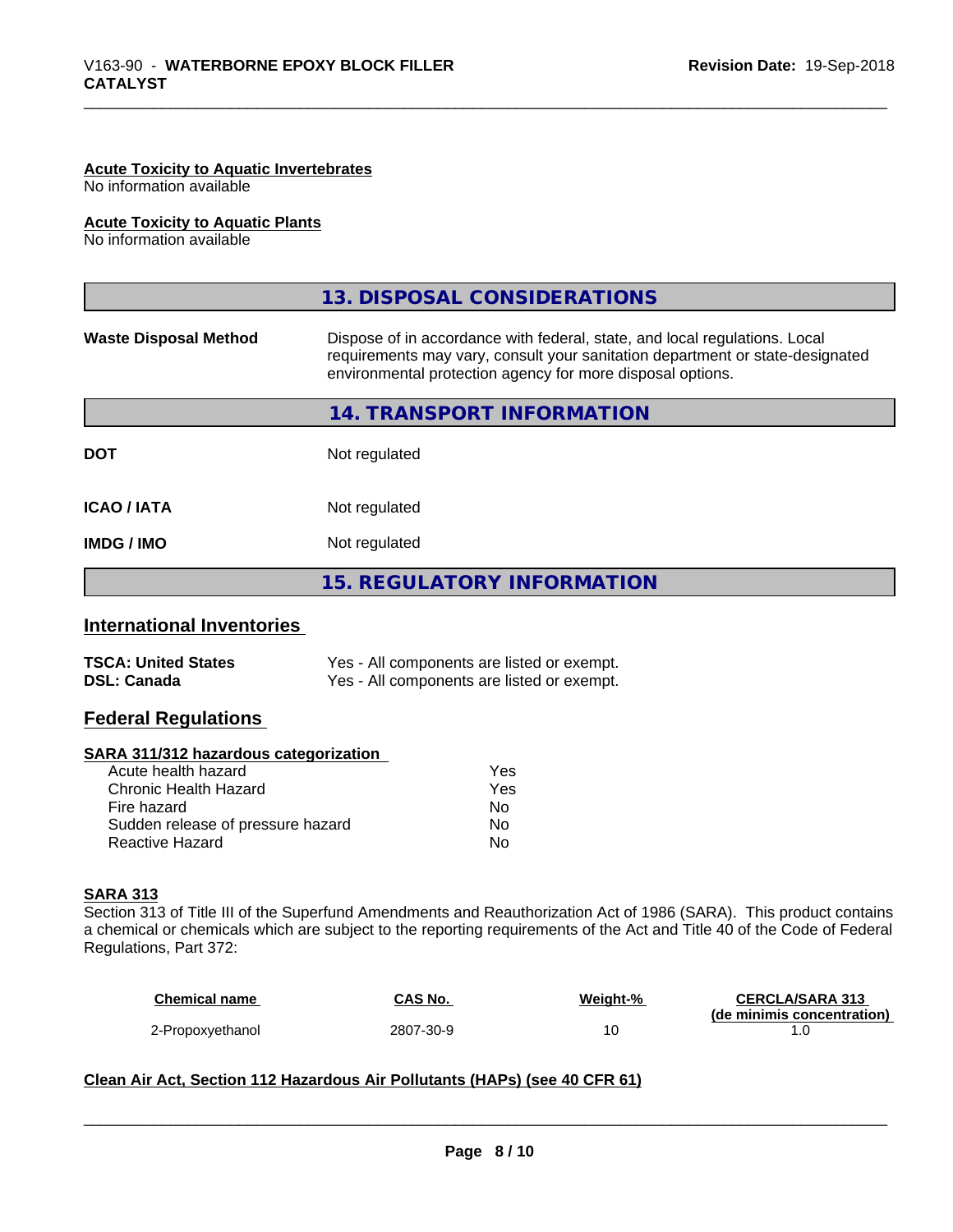This product contains the following HAPs:

*None*

# **US State Regulations**

### **California Proposition 65**

**AN** WARNING: Cancer and Reproductive Harm– www.P65warnings.ca.gov

#### **State Right-to-Know**

| <b>Chemical name</b> | <b>Massachusetts</b> | <b>New Jersey</b> | Pennsylvania |
|----------------------|----------------------|-------------------|--------------|
| Talc                 |                      |                   |              |
| 2-Propoxyethanol     |                      |                   |              |
| Cristobalite         |                      |                   |              |
| Silica, crystalline  |                      |                   |              |

#### **Legend**

X - Listed

# **16. OTHER INFORMATION**

| HMIS | Health: $2^*$ | <b>Flammability: 0</b> | <b>Reactivity: 0 PPE: -</b> |  |
|------|---------------|------------------------|-----------------------------|--|

#### **HMIS Legend**

- 0 Minimal Hazard
- 1 Slight Hazard
- 2 Moderate Hazard
- 3 Serious Hazard
- 4 Severe Hazard
- \* Chronic Hazard
- X Consult your supervisor or S.O.P. for "Special" handling instructions.

*Note: The PPE rating has intentionally been left blank. Choose appropriate PPE that will protect employees from the hazards the material will present under the actual normal conditions of use.*

*Caution: HMISÒ ratings are based on a 0-4 rating scale, with 0 representing minimal hazards or risks, and 4 representing significant hazards or risks. Although HMISÒ ratings are not required on MSDSs under 29 CFR 1910.1200, the preparer, has chosen to provide them. HMISÒ ratings are to be used only in conjunction with a fully implemented HMISÒ program by workers who have received appropriate HMISÒ training. HMISÒ is a registered trade and service mark of the NPCA. HMISÒ materials may be purchased exclusively from J. J. Keller (800) 327-6868.*

 **WARNING!** If you scrape, sand, or remove old paint, you may release lead dust. LEAD IS TOXIC. EXPOSURE TO LEAD DUST CAN CAUSE SERIOUS ILLNESS, SUCH AS BRAIN DAMAGE, ESPECIALLY IN CHILDREN. PREGNANT WOMEN SHOULD ALSO AVOID EXPOSURE.Wear a NIOSH approved respirator to control lead exposure. Clean up carefully with a HEPA vacuum and a wet mop. Before you start, find out how to protect yourself and your family by contacting the National Lead Information Hotline at 1-800-424-LEAD or log on to www.epa.gov/lead.

**Prepared By** Product Stewardship Department Benjamin Moore & Co.